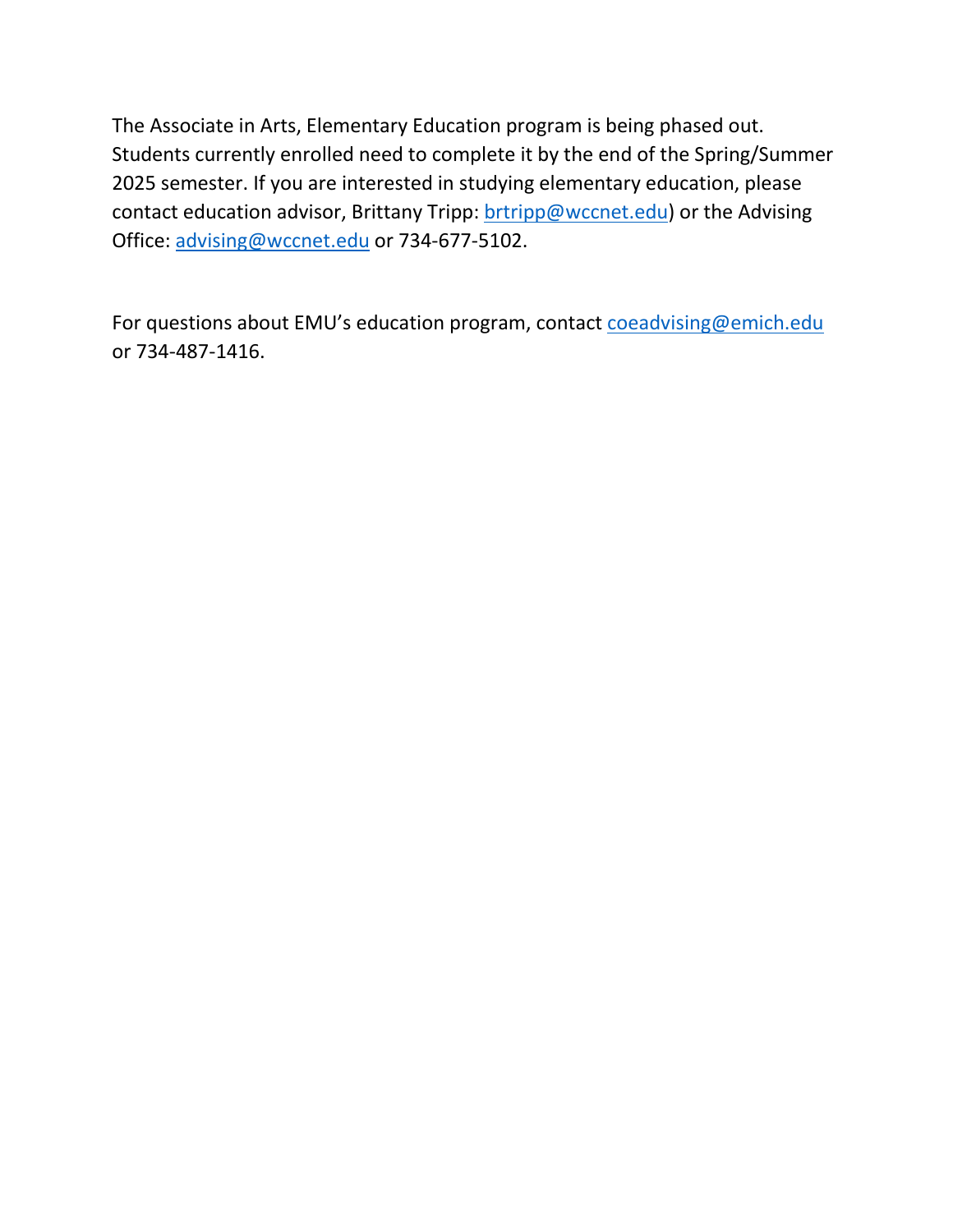The State of Michigan Teacher Preparation Standards are changing beginning in Fall 2021.Students interested in transferring to EMU for Elementary Education should contact EMU's College of Education Advising Office to discuss their options. coeadvising@emich.edu or 734.487.1416

September 2017 **Meeting with your WCC advisor is strongly recommended, contact Brittany Tripp: brtripp@wccnet.edu or 734.677.5102 to schedule an appointment.** 

# **ELEMENTARY EDUCATION ARTICULATION AGREEMENT GUIDE** Washtenaw Community College – **A.A. in Elementary Education**

Eastern Michigan University – **B.S. in Elementary Education**

Courses below satisfy the Liberal Arts for Elementary Education Curriculum. Students must choose a comprehensive major or two minors on page two.

| <b>Washtenaw Community College Courses:</b>                                                                                                                                                                                                                                                                                                                                                                                                                                                                                                                                                                                                                                                                                                | <b>Transfer to Eastern Michigan University:</b>                                                                                                                                                                                                                                                                                                                                                                                                                                     |  |  |
|--------------------------------------------------------------------------------------------------------------------------------------------------------------------------------------------------------------------------------------------------------------------------------------------------------------------------------------------------------------------------------------------------------------------------------------------------------------------------------------------------------------------------------------------------------------------------------------------------------------------------------------------------------------------------------------------------------------------------------------------|-------------------------------------------------------------------------------------------------------------------------------------------------------------------------------------------------------------------------------------------------------------------------------------------------------------------------------------------------------------------------------------------------------------------------------------------------------------------------------------|--|--|
| Michigan Transfer Agreement (MTA) Requirements (31 credits)<br>Students with the MTA endorsement on their community college transcript have satisfied EMU's General Education Core Requirements and will be<br>required to complete only the EMU General Education Application Requirements of one Perspectives on a Diverse World course, one Learning<br>beyond the Classroom experience, and one Writing Intensive course in the major. Specific courses listed below for the MTA will satisfy major or<br>minor requirements at WCC and/or EMU. Students who started before Fall 2014 may continue to follow the MACRAO Agreement until the end of<br>summer 2019. For courses approved by WCC to satisfy the MTA go to wccnet.edu/mta |                                                                                                                                                                                                                                                                                                                                                                                                                                                                                     |  |  |
| 1. A Course in English Composition                                                                                                                                                                                                                                                                                                                                                                                                                                                                                                                                                                                                                                                                                                         | WRTG 121 Composition II: Researching Public Exp (3)+1  4                                                                                                                                                                                                                                                                                                                                                                                                                            |  |  |
| 2. A Course in English Composition or Communication<br>3. A Course in Mathematics                                                                                                                                                                                                                                                                                                                                                                                                                                                                                                                                                                                                                                                          |                                                                                                                                                                                                                                                                                                                                                                                                                                                                                     |  |  |
|                                                                                                                                                                                                                                                                                                                                                                                                                                                                                                                                                                                                                                                                                                                                            |                                                                                                                                                                                                                                                                                                                                                                                                                                                                                     |  |  |
| 4. Two courses in Natural Sciences from different disciplines (one lab required)<br>*GLG 202 Earth Science for Elementary Teachers  4                                                                                                                                                                                                                                                                                                                                                                                                                                                                                                                                                                                                      | ESSC 202 Earth Science for Elem Teachers (3)+1 4<br>PHY 100 Physics for Elementary Teachers (3)+14                                                                                                                                                                                                                                                                                                                                                                                  |  |  |
| 5. Two courses in Humanities from different disciplines                                                                                                                                                                                                                                                                                                                                                                                                                                                                                                                                                                                                                                                                                    | Introduction to Children's Literature3<br><b>CHL 207</b><br>CTAC 124 Foundations of Speech Communication 3                                                                                                                                                                                                                                                                                                                                                                          |  |  |
| 6. Two courses in Social Sciences from different disciplines<br>7. If needed, complete additional courses in any of the categories above to satisfy the 30 credit minimum for the MTA.                                                                                                                                                                                                                                                                                                                                                                                                                                                                                                                                                     |                                                                                                                                                                                                                                                                                                                                                                                                                                                                                     |  |  |
| <b>WCC Program Requirements (30-33 credits)</b>                                                                                                                                                                                                                                                                                                                                                                                                                                                                                                                                                                                                                                                                                            |                                                                                                                                                                                                                                                                                                                                                                                                                                                                                     |  |  |
| *MTH 148 Functional Math for Elementary Teachers I (M)  4<br>*MTH 149 Functional Math for Elem Teachers II 4<br>*3 PSY 220 Human Development & Learning  4<br>*PSY 251 Education of Exceptional Children 3<br>WCC to complete their associate degree.                                                                                                                                                                                                                                                                                                                                                                                                                                                                                      | MATH 108 Prob Solving & Num Conc for Elem (3)+1  4<br>MATH 110E Math Reasoning/Elem Teachers 4<br><b>HIST 123</b><br>EDPS 322 Human Development and Learning 4<br>SPGN 251 Intro Inclusion and Disability Studies  3<br>Select from the list of WCC courses that apply to elementary education majors and minors on page 2. There are no additional<br>transferable courses for the Reading Major. Students who wish to complete the reading major should transfer a course back to |  |  |
| $\sim$ and a set of $\sim$ . The state of $\sim$                                                                                                                                                                                                                                                                                                                                                                                                                                                                                                                                                                                                                                                                                           | Credits that transfer to EMU 61-64                                                                                                                                                                                                                                                                                                                                                                                                                                                  |  |  |

*\* Required for EMU's Elementary Education.*

*<sup>1</sup> Satisfies EMU's Perspectives on a Diverse World requirement. <sup>2</sup> Required for Special Education*

*<sup>3</sup> Special Education Students take PSY 206 instead of PSY 220 and do not follow this guide beyond the pre-admission requirements at EMU.*

*<sup>4</sup> ENG 242 (CHL 208 at EMU) applies to EMU's Language Arts Comprehensive Major.*

(M) May be counted toward the total credits required for the Mathematics major/minor

(SS) *May be counted toward the total credits required for the Social Studies Group major/minor*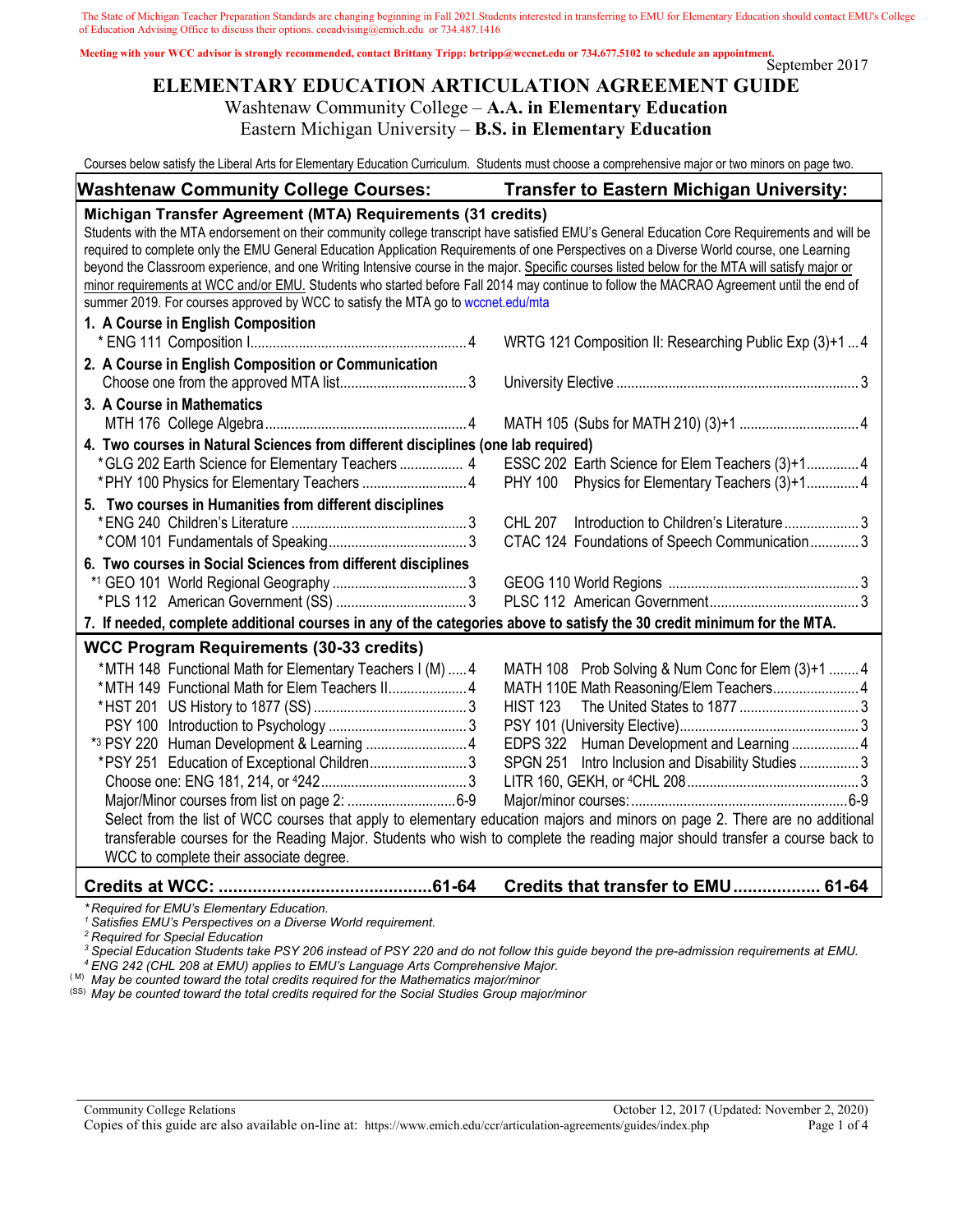# **ELEMENTARY EDUCATION ARTICULATION AGREEMENT GUIDE**

Washtenaw Community College – **A.A. in Elementary Education**

Eastern Michigan University – **B.S. in Elementary Education**

# **WCC Courses for Elementary Education Comprehensive Majors and Minors**

These courses may be completed at WCC to apply to a comprehensive major or two minors. For current information about elementary education majors and minors go to http://www.emich.edu/coe/ted/

| <b>Early Childhood Education Major</b><br><b>ECE 214</b><br>The Developing Child, Birth-Age Eight 3<br>CCP 200 Working with Families in a Diverse Society 3<br><b>ECE 307</b><br>Diverse Children, Families & Communities  3<br>CCP 204 The Developing Professional in ECE (2) and<br>CCP 205 Practicum for Dev ECE Professional (1)3<br><b>ECE 215</b><br>The Developing ECE Professional  3<br><b>ECE 314</b><br>CCP 220 Development & Care of Infants & Toddlers 3<br>Infants & Toddlers: Dev, Curr & Prog  3<br>Integrated Science Comprehensive Major or Minor<br><b>AST 111</b><br><b>ASTR 105</b><br><b>BIO 101</b><br><b>BIO 105</b><br>Introductory Biology for Non-Majors  4<br>CEM 102 Chemistry for Elementary Teachers 4<br>CHEM 101 Chemistry for Elementary Teachers (3)+1 4<br># BIO 107<br><b>BIO 205</b><br>Field Biology (Restricted Elective) 5<br>Language Arts Comprehensive Major (recommended for grades 4-6 & middle school)<br>Improvisational Acting for Theatre 3<br><b>DRA 204</b><br><b>CTAR 323</b><br>Multicultural Children's Literature  3<br>ENG 242 Multicultural Literature for Youth (3)3<br><b>CHL 208</b><br><b>Mathematics Comprehensive Major or Minor</b><br>MTH 176<br># MTH 191<br>STAT 170 Elementary Statistics (3)+1<br>MTH 160 Statistics (4)<br>MTH 178 General Trigonometry (3)<br>MATH 107 Plane Trigonometry (2)+1<br>MTH 181 Mathematical Analysis (4)<br>MATH 118 Linear Models and Probability (3)+1<br>MTH 197 Linear Algebra (4)<br>MATH 122 Elementary Linear Algebra (3)+1<br><b>Social Studies Comprehensive Major</b><br>ECON 201 Principles of Macroeconomics 3<br>ECO 211<br><b>HIST 110</b><br><b>HST 123</b><br><b>HST 202</b><br><b>HIST 124</b><br>Choose one course: (3)<br>ANT 201 Intro to Cultural Anthropology (3)<br>ANTH 135 Intro to Cultural Anthropology (3)<br>SOC 100 Intro to Sociology (3)<br><b>SOCL 105</b><br>Introductory Sociology (3)<br><b>Special Education Major</b><br><b>PSY 100</b><br><b>PSY 101</b><br><b>PSY 206</b><br>Life Span Development (take in place of PSY 220)3<br>Lifespan Human Growth & Development (4)-1 3<br><b>EDPS 325</b> | <b>WCC Courses</b>                              | <b>EMU Equivalent:</b> |  |  |  |
|----------------------------------------------------------------------------------------------------------------------------------------------------------------------------------------------------------------------------------------------------------------------------------------------------------------------------------------------------------------------------------------------------------------------------------------------------------------------------------------------------------------------------------------------------------------------------------------------------------------------------------------------------------------------------------------------------------------------------------------------------------------------------------------------------------------------------------------------------------------------------------------------------------------------------------------------------------------------------------------------------------------------------------------------------------------------------------------------------------------------------------------------------------------------------------------------------------------------------------------------------------------------------------------------------------------------------------------------------------------------------------------------------------------------------------------------------------------------------------------------------------------------------------------------------------------------------------------------------------------------------------------------------------------------------------------------------------------------------------------------------------------------------------------------------------------------------------------------------------------------------------------------------------------------------------------------------------------------------------------------------------------------------------------------------------------------------------------------------------------------------------------------|-------------------------------------------------|------------------------|--|--|--|
|                                                                                                                                                                                                                                                                                                                                                                                                                                                                                                                                                                                                                                                                                                                                                                                                                                                                                                                                                                                                                                                                                                                                                                                                                                                                                                                                                                                                                                                                                                                                                                                                                                                                                                                                                                                                                                                                                                                                                                                                                                                                                                                                              |                                                 |                        |  |  |  |
|                                                                                                                                                                                                                                                                                                                                                                                                                                                                                                                                                                                                                                                                                                                                                                                                                                                                                                                                                                                                                                                                                                                                                                                                                                                                                                                                                                                                                                                                                                                                                                                                                                                                                                                                                                                                                                                                                                                                                                                                                                                                                                                                              |                                                 |                        |  |  |  |
|                                                                                                                                                                                                                                                                                                                                                                                                                                                                                                                                                                                                                                                                                                                                                                                                                                                                                                                                                                                                                                                                                                                                                                                                                                                                                                                                                                                                                                                                                                                                                                                                                                                                                                                                                                                                                                                                                                                                                                                                                                                                                                                                              |                                                 |                        |  |  |  |
|                                                                                                                                                                                                                                                                                                                                                                                                                                                                                                                                                                                                                                                                                                                                                                                                                                                                                                                                                                                                                                                                                                                                                                                                                                                                                                                                                                                                                                                                                                                                                                                                                                                                                                                                                                                                                                                                                                                                                                                                                                                                                                                                              |                                                 |                        |  |  |  |
|                                                                                                                                                                                                                                                                                                                                                                                                                                                                                                                                                                                                                                                                                                                                                                                                                                                                                                                                                                                                                                                                                                                                                                                                                                                                                                                                                                                                                                                                                                                                                                                                                                                                                                                                                                                                                                                                                                                                                                                                                                                                                                                                              |                                                 |                        |  |  |  |
|                                                                                                                                                                                                                                                                                                                                                                                                                                                                                                                                                                                                                                                                                                                                                                                                                                                                                                                                                                                                                                                                                                                                                                                                                                                                                                                                                                                                                                                                                                                                                                                                                                                                                                                                                                                                                                                                                                                                                                                                                                                                                                                                              |                                                 |                        |  |  |  |
|                                                                                                                                                                                                                                                                                                                                                                                                                                                                                                                                                                                                                                                                                                                                                                                                                                                                                                                                                                                                                                                                                                                                                                                                                                                                                                                                                                                                                                                                                                                                                                                                                                                                                                                                                                                                                                                                                                                                                                                                                                                                                                                                              |                                                 |                        |  |  |  |
|                                                                                                                                                                                                                                                                                                                                                                                                                                                                                                                                                                                                                                                                                                                                                                                                                                                                                                                                                                                                                                                                                                                                                                                                                                                                                                                                                                                                                                                                                                                                                                                                                                                                                                                                                                                                                                                                                                                                                                                                                                                                                                                                              |                                                 |                        |  |  |  |
|                                                                                                                                                                                                                                                                                                                                                                                                                                                                                                                                                                                                                                                                                                                                                                                                                                                                                                                                                                                                                                                                                                                                                                                                                                                                                                                                                                                                                                                                                                                                                                                                                                                                                                                                                                                                                                                                                                                                                                                                                                                                                                                                              |                                                 |                        |  |  |  |
|                                                                                                                                                                                                                                                                                                                                                                                                                                                                                                                                                                                                                                                                                                                                                                                                                                                                                                                                                                                                                                                                                                                                                                                                                                                                                                                                                                                                                                                                                                                                                                                                                                                                                                                                                                                                                                                                                                                                                                                                                                                                                                                                              |                                                 |                        |  |  |  |
|                                                                                                                                                                                                                                                                                                                                                                                                                                                                                                                                                                                                                                                                                                                                                                                                                                                                                                                                                                                                                                                                                                                                                                                                                                                                                                                                                                                                                                                                                                                                                                                                                                                                                                                                                                                                                                                                                                                                                                                                                                                                                                                                              |                                                 |                        |  |  |  |
|                                                                                                                                                                                                                                                                                                                                                                                                                                                                                                                                                                                                                                                                                                                                                                                                                                                                                                                                                                                                                                                                                                                                                                                                                                                                                                                                                                                                                                                                                                                                                                                                                                                                                                                                                                                                                                                                                                                                                                                                                                                                                                                                              |                                                 |                        |  |  |  |
|                                                                                                                                                                                                                                                                                                                                                                                                                                                                                                                                                                                                                                                                                                                                                                                                                                                                                                                                                                                                                                                                                                                                                                                                                                                                                                                                                                                                                                                                                                                                                                                                                                                                                                                                                                                                                                                                                                                                                                                                                                                                                                                                              |                                                 |                        |  |  |  |
|                                                                                                                                                                                                                                                                                                                                                                                                                                                                                                                                                                                                                                                                                                                                                                                                                                                                                                                                                                                                                                                                                                                                                                                                                                                                                                                                                                                                                                                                                                                                                                                                                                                                                                                                                                                                                                                                                                                                                                                                                                                                                                                                              |                                                 |                        |  |  |  |
|                                                                                                                                                                                                                                                                                                                                                                                                                                                                                                                                                                                                                                                                                                                                                                                                                                                                                                                                                                                                                                                                                                                                                                                                                                                                                                                                                                                                                                                                                                                                                                                                                                                                                                                                                                                                                                                                                                                                                                                                                                                                                                                                              |                                                 |                        |  |  |  |
|                                                                                                                                                                                                                                                                                                                                                                                                                                                                                                                                                                                                                                                                                                                                                                                                                                                                                                                                                                                                                                                                                                                                                                                                                                                                                                                                                                                                                                                                                                                                                                                                                                                                                                                                                                                                                                                                                                                                                                                                                                                                                                                                              |                                                 |                        |  |  |  |
|                                                                                                                                                                                                                                                                                                                                                                                                                                                                                                                                                                                                                                                                                                                                                                                                                                                                                                                                                                                                                                                                                                                                                                                                                                                                                                                                                                                                                                                                                                                                                                                                                                                                                                                                                                                                                                                                                                                                                                                                                                                                                                                                              |                                                 |                        |  |  |  |
|                                                                                                                                                                                                                                                                                                                                                                                                                                                                                                                                                                                                                                                                                                                                                                                                                                                                                                                                                                                                                                                                                                                                                                                                                                                                                                                                                                                                                                                                                                                                                                                                                                                                                                                                                                                                                                                                                                                                                                                                                                                                                                                                              |                                                 |                        |  |  |  |
|                                                                                                                                                                                                                                                                                                                                                                                                                                                                                                                                                                                                                                                                                                                                                                                                                                                                                                                                                                                                                                                                                                                                                                                                                                                                                                                                                                                                                                                                                                                                                                                                                                                                                                                                                                                                                                                                                                                                                                                                                                                                                                                                              |                                                 |                        |  |  |  |
|                                                                                                                                                                                                                                                                                                                                                                                                                                                                                                                                                                                                                                                                                                                                                                                                                                                                                                                                                                                                                                                                                                                                                                                                                                                                                                                                                                                                                                                                                                                                                                                                                                                                                                                                                                                                                                                                                                                                                                                                                                                                                                                                              |                                                 |                        |  |  |  |
|                                                                                                                                                                                                                                                                                                                                                                                                                                                                                                                                                                                                                                                                                                                                                                                                                                                                                                                                                                                                                                                                                                                                                                                                                                                                                                                                                                                                                                                                                                                                                                                                                                                                                                                                                                                                                                                                                                                                                                                                                                                                                                                                              |                                                 |                        |  |  |  |
|                                                                                                                                                                                                                                                                                                                                                                                                                                                                                                                                                                                                                                                                                                                                                                                                                                                                                                                                                                                                                                                                                                                                                                                                                                                                                                                                                                                                                                                                                                                                                                                                                                                                                                                                                                                                                                                                                                                                                                                                                                                                                                                                              |                                                 |                        |  |  |  |
|                                                                                                                                                                                                                                                                                                                                                                                                                                                                                                                                                                                                                                                                                                                                                                                                                                                                                                                                                                                                                                                                                                                                                                                                                                                                                                                                                                                                                                                                                                                                                                                                                                                                                                                                                                                                                                                                                                                                                                                                                                                                                                                                              |                                                 |                        |  |  |  |
|                                                                                                                                                                                                                                                                                                                                                                                                                                                                                                                                                                                                                                                                                                                                                                                                                                                                                                                                                                                                                                                                                                                                                                                                                                                                                                                                                                                                                                                                                                                                                                                                                                                                                                                                                                                                                                                                                                                                                                                                                                                                                                                                              |                                                 |                        |  |  |  |
|                                                                                                                                                                                                                                                                                                                                                                                                                                                                                                                                                                                                                                                                                                                                                                                                                                                                                                                                                                                                                                                                                                                                                                                                                                                                                                                                                                                                                                                                                                                                                                                                                                                                                                                                                                                                                                                                                                                                                                                                                                                                                                                                              |                                                 |                        |  |  |  |
|                                                                                                                                                                                                                                                                                                                                                                                                                                                                                                                                                                                                                                                                                                                                                                                                                                                                                                                                                                                                                                                                                                                                                                                                                                                                                                                                                                                                                                                                                                                                                                                                                                                                                                                                                                                                                                                                                                                                                                                                                                                                                                                                              |                                                 |                        |  |  |  |
|                                                                                                                                                                                                                                                                                                                                                                                                                                                                                                                                                                                                                                                                                                                                                                                                                                                                                                                                                                                                                                                                                                                                                                                                                                                                                                                                                                                                                                                                                                                                                                                                                                                                                                                                                                                                                                                                                                                                                                                                                                                                                                                                              |                                                 |                        |  |  |  |
|                                                                                                                                                                                                                                                                                                                                                                                                                                                                                                                                                                                                                                                                                                                                                                                                                                                                                                                                                                                                                                                                                                                                                                                                                                                                                                                                                                                                                                                                                                                                                                                                                                                                                                                                                                                                                                                                                                                                                                                                                                                                                                                                              |                                                 |                        |  |  |  |
|                                                                                                                                                                                                                                                                                                                                                                                                                                                                                                                                                                                                                                                                                                                                                                                                                                                                                                                                                                                                                                                                                                                                                                                                                                                                                                                                                                                                                                                                                                                                                                                                                                                                                                                                                                                                                                                                                                                                                                                                                                                                                                                                              |                                                 |                        |  |  |  |
|                                                                                                                                                                                                                                                                                                                                                                                                                                                                                                                                                                                                                                                                                                                                                                                                                                                                                                                                                                                                                                                                                                                                                                                                                                                                                                                                                                                                                                                                                                                                                                                                                                                                                                                                                                                                                                                                                                                                                                                                                                                                                                                                              |                                                 |                        |  |  |  |
|                                                                                                                                                                                                                                                                                                                                                                                                                                                                                                                                                                                                                                                                                                                                                                                                                                                                                                                                                                                                                                                                                                                                                                                                                                                                                                                                                                                                                                                                                                                                                                                                                                                                                                                                                                                                                                                                                                                                                                                                                                                                                                                                              |                                                 |                        |  |  |  |
|                                                                                                                                                                                                                                                                                                                                                                                                                                                                                                                                                                                                                                                                                                                                                                                                                                                                                                                                                                                                                                                                                                                                                                                                                                                                                                                                                                                                                                                                                                                                                                                                                                                                                                                                                                                                                                                                                                                                                                                                                                                                                                                                              | <b>Approved Minors for Elementary Education</b> |                        |  |  |  |

This articulation agreement is not intended for students in K-12 or Special Education programs. One minor in French, German, Spanish, or ESL (world language minors require one semester of study abroad) Integrated Science Language Arts Reading **Mathematics** 

# *Does not apply to a minor*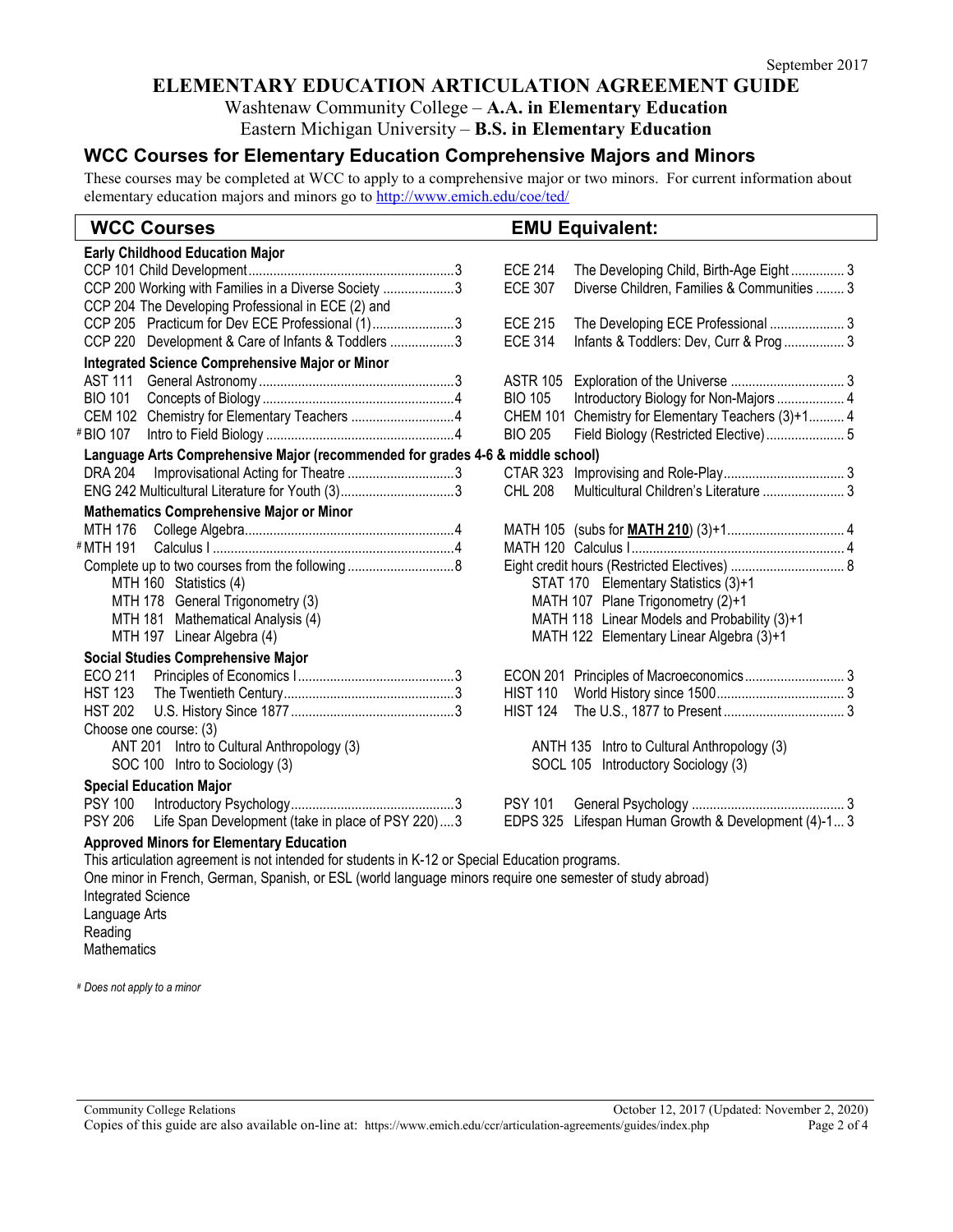# **ELEMENTARY EDUCATION ARTICULATION AGREEMENT GUIDE**

Washtenaw Community College – **A.A. in Elementary Education** Eastern Michigan University – **B.S. in Elementary Education**

# **Completion of Elementary Education Program at EMU**

*Please meet with an EMU College of Education advisor before selecting courses at EMU. For EMU contact information, see the bottom of pg. 4.*

**Pre-Admission Requirements (19 credits)**

*Students with a community college GPA of 3.0 or higher, who have completed at least 56 transferable credits and have a minimum math sub-score of 530 on the SAT or a minimum of 480 on the evidencebased reading and writing portion of the SAT. Students who do not meet these requirements must complete at least 12 credits at EMU to establish an overall GPA of 2.5 and a GPA of 2.5 in the major. The courses listed below may be used for this purpose.*

*Students should meet with a College of Education advisor early to plan for their first semester* 

**Pre-admission Phase**

| <b>ARTE 220</b>       | Visual Arts for Elementary Teachers 3        |  |
|-----------------------|----------------------------------------------|--|
| <b>HIST 313</b>       |                                              |  |
| <b>MUED 220</b>       | Music for Elementary Teachers3               |  |
| CTAR 300              |                                              |  |
| <sup>1</sup> HLED 320 | Health Education in the Elem Grades2         |  |
| <sup>1</sup> PHED 257 | Phys Ed for the Classroom Teacher2           |  |
|                       |                                              |  |
|                       | LENGL 307 Wrtg Process for Elem Tchs         |  |
|                       | RRDNG 240 Rdg/Wrtg Connection in Elem Grades |  |
|                       |                                              |  |

# **Remaining Major/Minor Requirements (6-17 credits)**

For major/minor requirements see the EMU online Undergraduate Catalog at<http://catalog.emich.edu/> Select courses to complete an approved second major or two minors. Special Education majors should meet with a special education advisor to plan the rest of their program.

<sup>1</sup>*Not required for the Early Childhood Education Major*

<sup>2</sup> *Meets EMU's Learning beyond the Classroom (LBC) requirement.*

**<sup>3</sup>** *Total credits will vary depending on the major or minors chosen.*

(L,R) *May be counted toward the total credits required for the Language Arts and Reading majors*

#### **Must be admitted to the program**

| <b>Phases I Courses</b>                                  | $(15 \text{ credits})$ |
|----------------------------------------------------------|------------------------|
| May enroll prior to admission to Phase I:                |                        |
|                                                          |                        |
| SOFD 328W Schools in Multicultural Society 3             |                        |
| Formal admission to Phase I required:                    |                        |
| CURR 304 Curriculum & Methods-Elementary 3               |                        |
| <sup>1</sup> EDPS 340 Intro to Assessment & Evaluation 3 |                        |
|                                                          |                        |
|                                                          |                        |

| <b>Phases II Courses</b> |                                                      | (18 credits) |
|--------------------------|------------------------------------------------------|--------------|
| <b>BIOT 303</b>          | Life Science for Elementary Teachers (IS)3           |              |
| LTEC 330                 | Instructional Apps of Media & Technology 3           |              |
|                          | MATH 381 Teaching Mathematics in Elem School  3      |              |
|                          | PRCT 310L4 Practicum II: Elementary  3               |              |
|                          | LRRDNG 310 Lit Across the Curr/Interm Grds (L,R) 3   |              |
|                          | CURR/HIST 308 Integrated Elem Social Studies Meth  3 |              |
|                          |                                                      |              |
|                          |                                                      |              |

| <b>Phase III Student Teaching</b>                      | (9 credits) |
|--------------------------------------------------------|-------------|
|                                                        |             |
| Credits transferred from WCC:  61-67                   |             |
|                                                        |             |
| <sup>3</sup> Approximate Credits to Graduate:  128-135 |             |